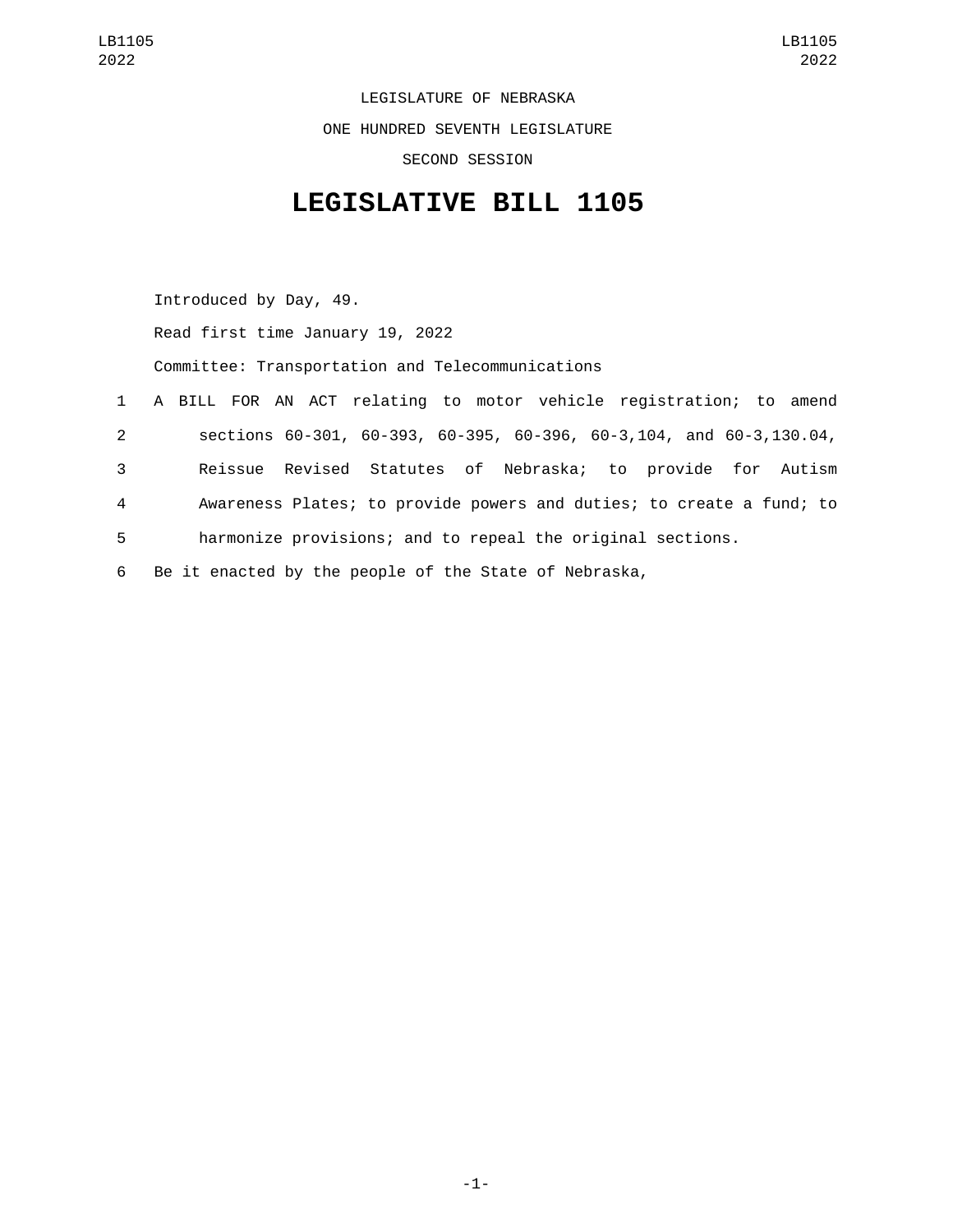Section 1. Section 60-301, Reissue Revised Statutes of Nebraska, is 2 amended to read:

 60-301 Sections 60-301 to 60-3,258 and sections 7 and 8 of this act shall be known and may be cited as the Motor Vehicle Registration Act.

 Sec. 2. Section 60-393, Reissue Revised Statutes of Nebraska, is 6 amended to read:

 60-393 Any owner who has two or more motor vehicles or trailers required to be registered under the Motor Vehicle Registration Act may register all such motor vehicles or trailers on a calendar-year basis or on an annual basis for the same registration period beginning in a month chosen by the owner. When electing to establish the same registration period for all such motor vehicles or trailers, the owner shall pay the registration fee, the motor vehicle tax imposed in section 60-3,185, the motor vehicle fee imposed in section 60-3,190, and the alternative fuel fee imposed in section 60-3,191 on each motor vehicle for the number of months necessary to extend its current registration period to the registration period under which all such motor vehicles or trailers will be registered. Credit shall be given for registration paid on each motor vehicle or trailer when the motor vehicle or trailer has a later expiration date than that chosen by the owner except as otherwise provided in sections 60-3,121, 60-3,122.02, 60-3,122.04, 60-3,128, 60-3,224, 60-3,227, 60-3,233, 60-3,235, 60-3,238, 60-3,240, 60-3,242, 60-3,244, 60-3,246, 60-3,248, 60-3,250, 60-3,252, 60-3,254, 60-3,256, and 60-3,258 and section 8 of this act. Thereafter all such motor vehicles or trailers shall be registered on an annual basis starting in the month 26 chosen by the owner.

 Sec. 3. Section 60-395, Reissue Revised Statutes of Nebraska, is 28 amended to read:

 60-395 (1) Except as otherwise provided in subsection (2) of this section and sections 60-3,121, 60-3,122.02, 60-3,122.04, 60-3,128, 60-3,224, 60-3,227, 60-3,231, 60-3,233, 60-3,235, 60-3,238, 60-3,240,

-2-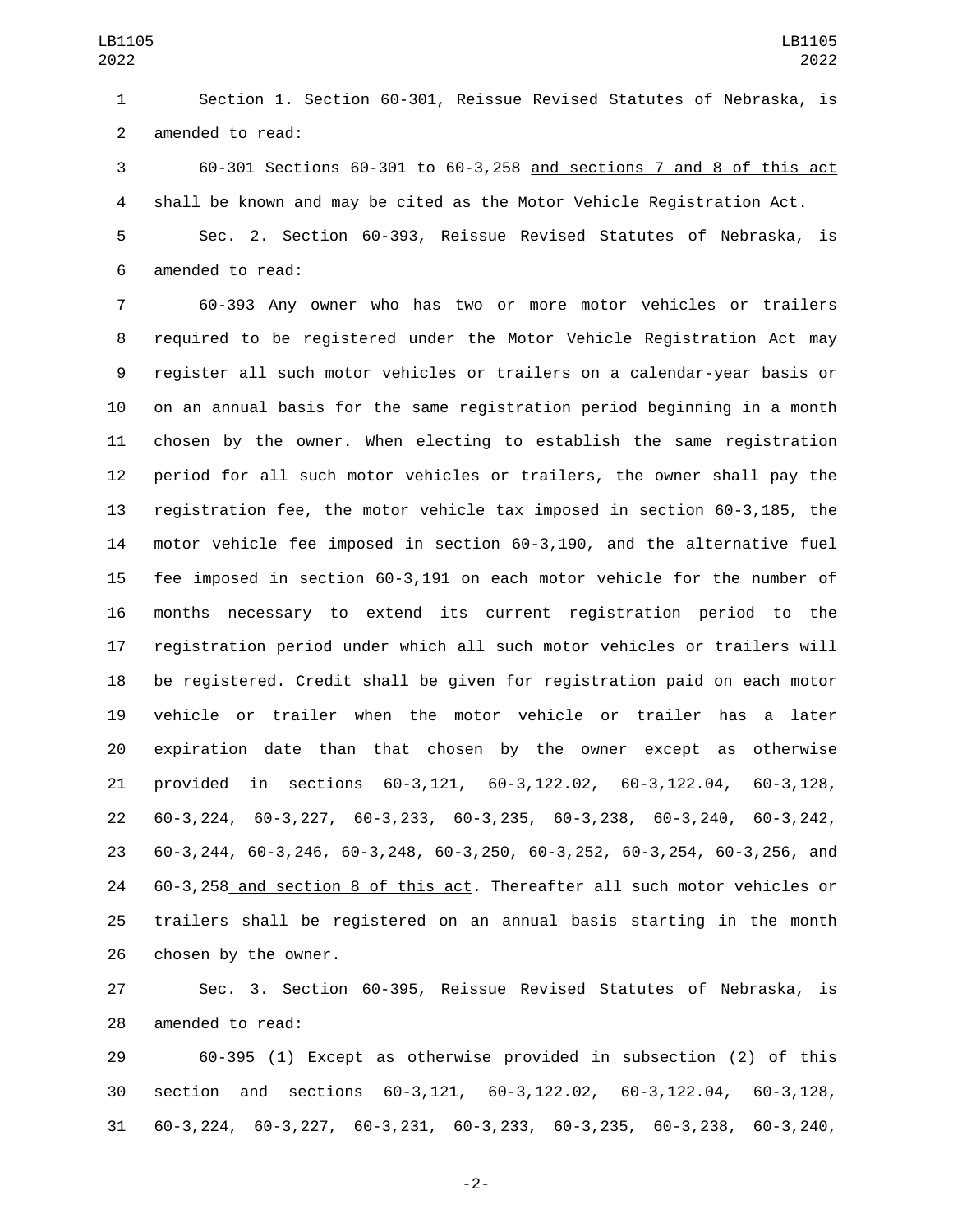60-3,242, 60-3,244, 60-3,246, 60-3,248, 60-3,250, 60-3,252, 60-3,254, 60-3,256, and 60-3,258 and section 8 of this act, the registration shall expire and the registered owner or lessee may, by returning the registration certificate, the license plates, and, when appropriate, the validation decals and by either making application on a form prescribed by the department to the county treasurer of the occurrence of an event described in subdivisions (a) through (e) of this subsection or, in the case of a change in situs, displaying to the county treasurer the registration certificate of such other state as evidence of a change in situs, receive a refund of that part of the unused fees and taxes on motor vehicles or trailers based on the number of unexpired months remaining in the registration period from the date of any of the 13 following events:

(a) Upon transfer of ownership of any motor vehicle or trailer;

 (b) In case of loss of possession because of fire, natural disaster, 16 theft, dismantlement, or junking;

(c) When a salvage branded certificate of title is issued;

 (d) Whenever a type or class of motor vehicle or trailer previously registered is subsequently declared by legislative act or court decision to be illegal or ineligible to be operated or towed on the public roads and no longer subject to registration fees, the motor vehicle tax imposed in section 60-3,185, the motor vehicle fee imposed in section 60-3,190, and the alternative fuel fee imposed in section 60-3,191;

 (e) Upon a trade-in or surrender of a motor vehicle under a lease; or

 (f) In case of a change in the situs of a motor vehicle or trailer 27 to a location outside of this state.

 (2) If the date of the event falls within the same calendar month in which the motor vehicle or trailer is acquired, no refund shall be 30 allowed for such month.

(3) If the transferor or lessee acquires another motor vehicle at

-3-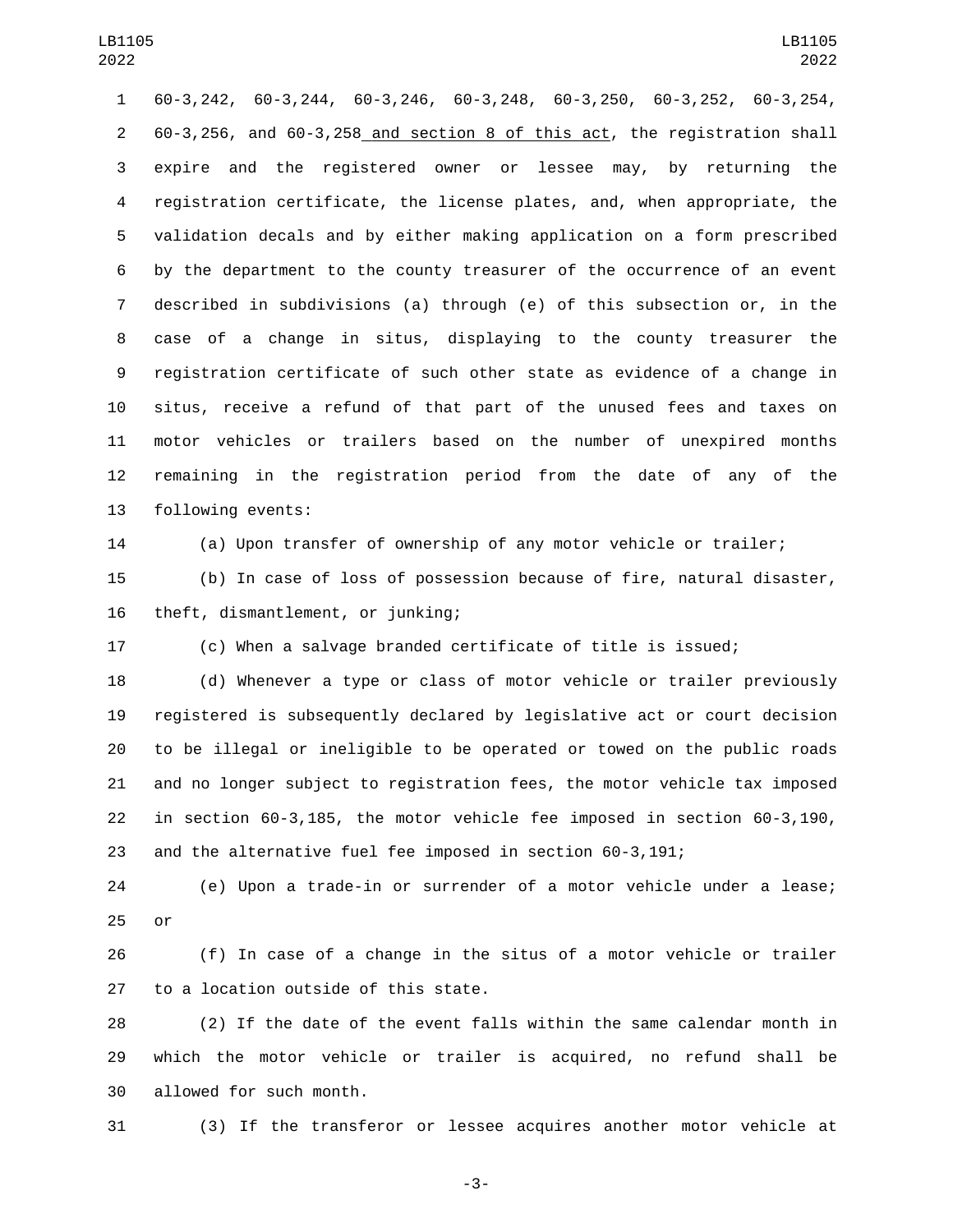the time of the transfer, trade-in, or surrender, the transferor or lessee shall have the credit provided for in this section applied toward payment of the motor vehicle fees and taxes then owing. Otherwise, the transferor or lessee shall file a claim for refund with the county treasurer upon an application form prescribed by the department.

 (4) The registered owner or lessee shall make a claim for refund or credit of the fees and taxes for the unexpired months in the registration period within sixty days after the date of the event or shall be deemed to have forfeited his or her right to such refund or credit.

 (5) For purposes of this section, the date of the event shall be: (a) In the case of a transfer or loss, the date of the transfer or loss; (b) in the case of a change in the situs, the date of registration in another state; (c) in the case of a trade-in or surrender under a lease, the date of trade-in or surrender; (d) in the case of a legislative act, the effective date of the act; and (e) in the case of a court decision, 16 the date the decision is rendered.

 (6) Application for registration or for reassignment of license plates and, when appropriate, validation decals to another motor vehicle or trailer shall be made within thirty days of the date of purchase.

 (7) If a motor vehicle or trailer was reported stolen under section 60-178, a refund under this section shall not be reduced for a lost plate charge and a credit under this section may be reduced for a lost plate charge but the applicant shall not be required to pay the plate fee for 24 new plates.

 (8) The county treasurer shall refund the motor vehicle fee and registration fee from the fees which have not been transferred to the State Treasurer. The county treasurer shall make payment to the claimant from the undistributed motor vehicle taxes of the taxing unit where the tax money was originally distributed. No refund of less than two dollars 30 shall be paid.

Sec. 4. Section 60-396, Reissue Revised Statutes of Nebraska, is

-4-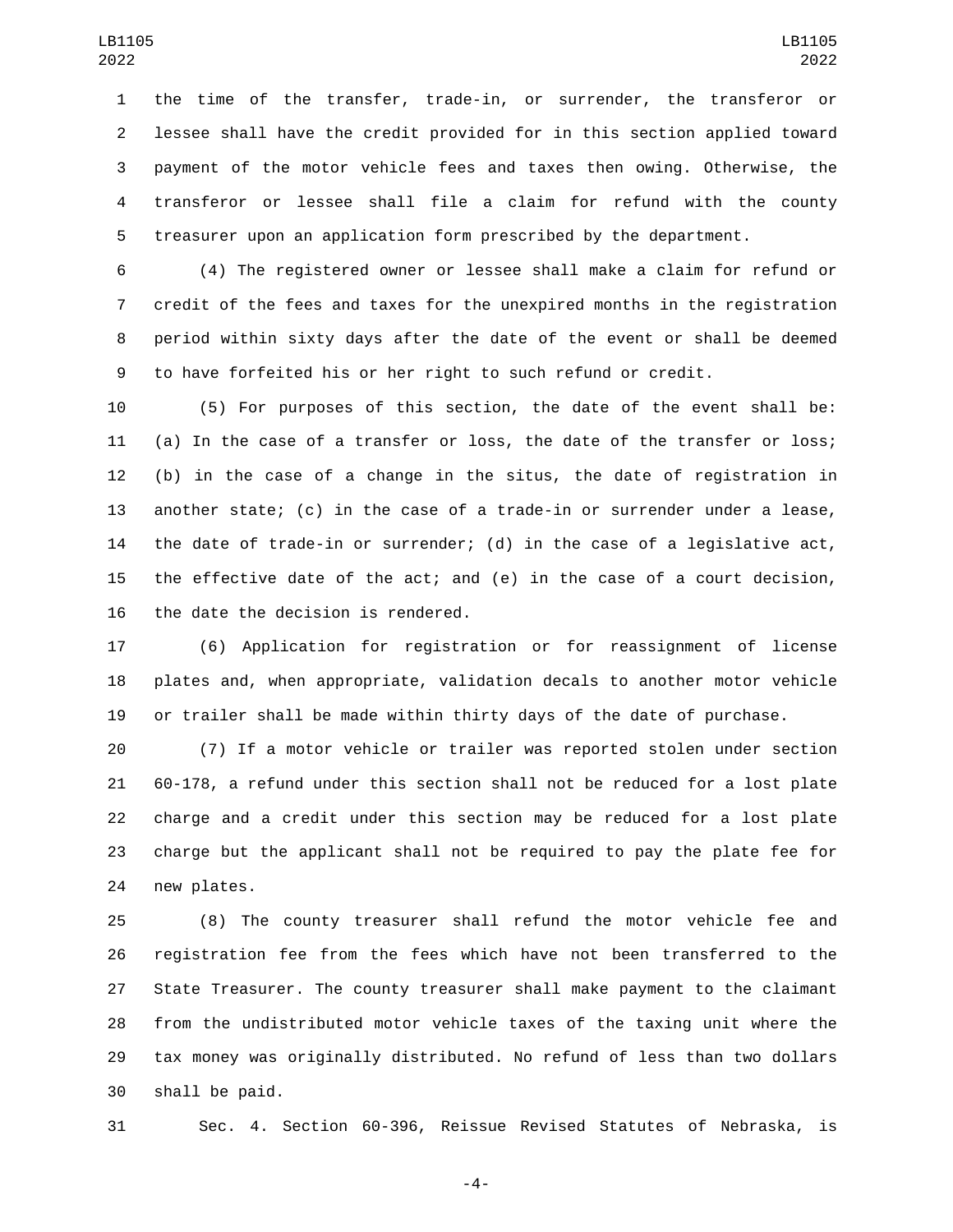1 amended to read:

 60-396 Whenever the registered owner files an application with the county treasurer showing that a motor vehicle, trailer, or semitrailer is disabled and has been removed from service, the registered owner may, by returning the registration certificate, the license plates, and, when appropriate, the validation decals or, in the case of the unavailability of such registration certificate or certificates, license plates, or validation decals, then by making an affidavit to the county treasurer of such disablement and removal from service, receive a credit for a portion of the registration fee from the fee deposited with the State Treasurer at the time of registration based upon the number of unexpired months remaining in the registration year except as otherwise provided in sections 60-3,121, 60-3,122.02, 60-3,122.04, 60-3,128, 60-3,224, 60-3,227, 60-3,233, 60-3,235, 60-3,238, 60-3,240, 60-3,242, 60-3,244, 60-3,246, 60-3,248, 60-3,250, 60-3,252, 60-3,254, 60-3,256, and 60-3,258 and section 8 of this act. The owner shall also receive a credit for the unused portion of the motor vehicle tax and fee based upon the number of unexpired months remaining in the registration year. When the owner registers a replacement motor vehicle, trailer, or semitrailer at the time of filing such affidavit, the credit may be immediately applied against the registration fee and the motor vehicle tax and fee for the replacement motor vehicle, trailer, or semitrailer. When no such replacement motor vehicle, trailer, or semitrailer is so registered, the county treasurer shall determine the amount, if any, of the allowable credit for the registration fee and the motor vehicle tax and fee and issue a credit certificate to the owner. When such motor vehicle, trailer, or semitrailer is removed from service within the same month in which it was registered, no credits shall be allowed for such month. The credits may be applied against taxes and fees for new or replacement motor vehicles, trailers, or semitrailers incurred within one year after cancellation of registration of the motor vehicle, trailer, or

-5-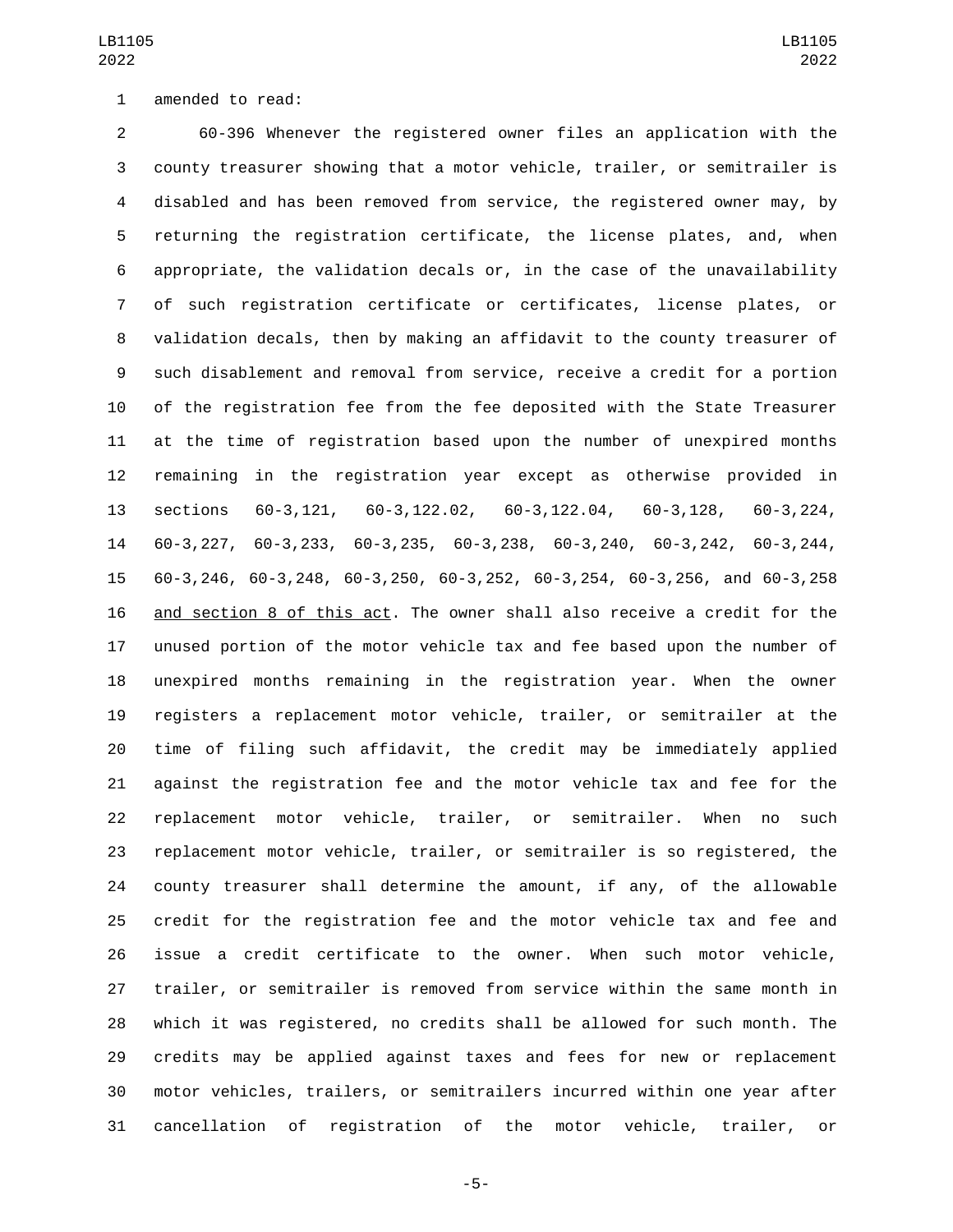1 semitrailer for which the credits were allowed. When any such motor 2 vehicle, trailer, or semitrailer is reregistered within the same 3 registration year in which its registration has been canceled, the taxes 4 and fees shall be that portion of the registration fee and the motor 5 vehicle tax and fee for the remainder of the registration year. 6 Sec. 5. Section 60-3,104, Reissue Revised Statutes of Nebraska, is 7 amended to read: 8 60-3,104 The department shall issue the following types of license 9 plates: 10 (1) Amateur radio station license plates issued pursuant to section 11 60-3,126; 12 (2) Apportionable vehicle license plates issued pursuant to section 13 60-3,203; 14 (3) Autism Awareness Plates issued pursuant to sections 7 and 8 of 15 this act; 16 (4) (3) Autocycle license plates issued pursuant to section  $1760-3,100;$ 18 (5) (4) Boat dealer license plates issued pursuant to section 19 60-379; 20 (6) (5) Breast Cancer Awareness Plates issued pursuant to sections 21 60-3,230 and 60-3,231; 22  $(7)$   $(6)$  Bus license plates issued pursuant to section 60-3,144; 23 (8) (7) Choose Life License Plates issued pursuant to sections 60-3,232 and 60-3,233;24 25 (9) (8) Commercial motor vehicle license plates issued pursuant to 26 section 60-3,147; 27 (10) (9) Dealer or manufacturer license plates issued pursuant to sections 60-3,114 and 60-3,115;28 29 (11) (10) Disabled veteran license plates issued pursuant to section 60-3,124;30

-6-

31 (12) (11) Donate Life Plates issued pursuant to sections 60-3,245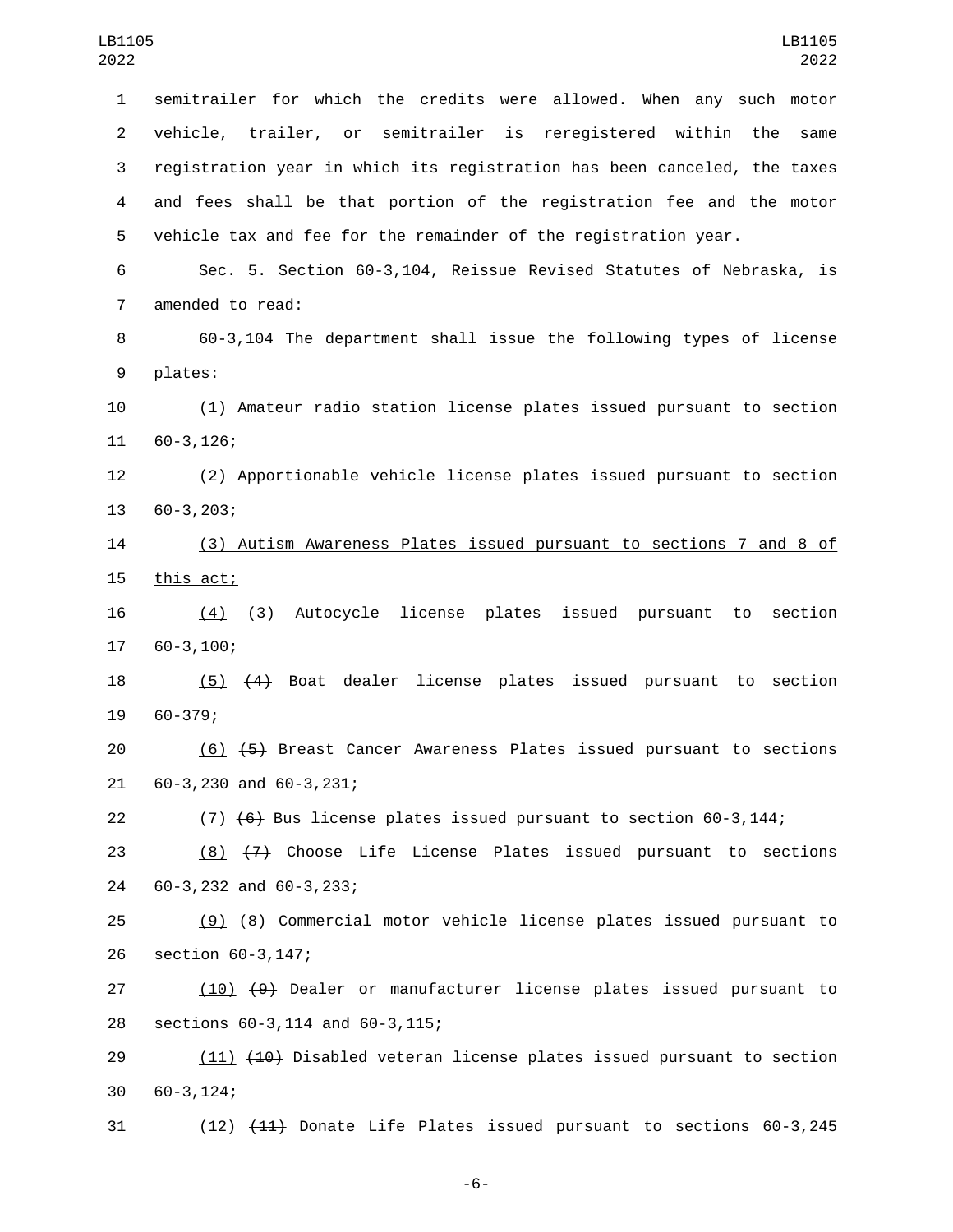1 and  $60-3,246$ ;

2 (13) (12) Down Syndrome Awareness Plates issued pursuant to sections  $60-3,247$  and  $60-3,248$ ;

4 (14) (13) Farm trailer license plates issued pursuant to section  $560-3,151;$ 

6 (15) (14) Farm truck license plates issued pursuant to section  $760-3,146;$ 

8 (16) <del>(15)</del> Farm trucks with a gross weight of over sixteen tons 9 license plates issued pursuant to section 60-3,146;

10 (17) (16) Fertilizer trailer license plates issued pursuant to 11 section 60-3,151;

12 (18) (17) Former military vehicle license plates issued pursuant to 13 section 60-3,236;

14 (19) (18) Gold Star Family license plates issued pursuant to 15 sections 60-3,122.01 and 60-3,122.02;

16 (20) (19) Handicapped or disabled person license plates issued 17 pursuant to section  $60-3,113$ ;

18 (21) (20) Historical vehicle license plates issued pursuant to 19 sections 60-3,130 to 60-3,134;

20 (22) (21) Josh the Otter-Be Safe Around Water Plates issued pursuant 21 to section 60-3,258;

22 (23) (22) Local truck license plates issued pursuant to section 60-3,145;23

24 (24) (23) Metropolitan utilities district license plates issued 25 pursuant to section  $60-3,228$ ;

26 (25) (24) Military Honor Plates issued pursuant to sections 60-3,122.03 and 60-3,122.04;27

28 (26) (25) Minitruck license plates issued pursuant to section 60-3,100;29

30 (27) (26) Motor vehicle license plates for motor vehicles owned or 31 operated by the state, counties, municipalities, or school districts

-7-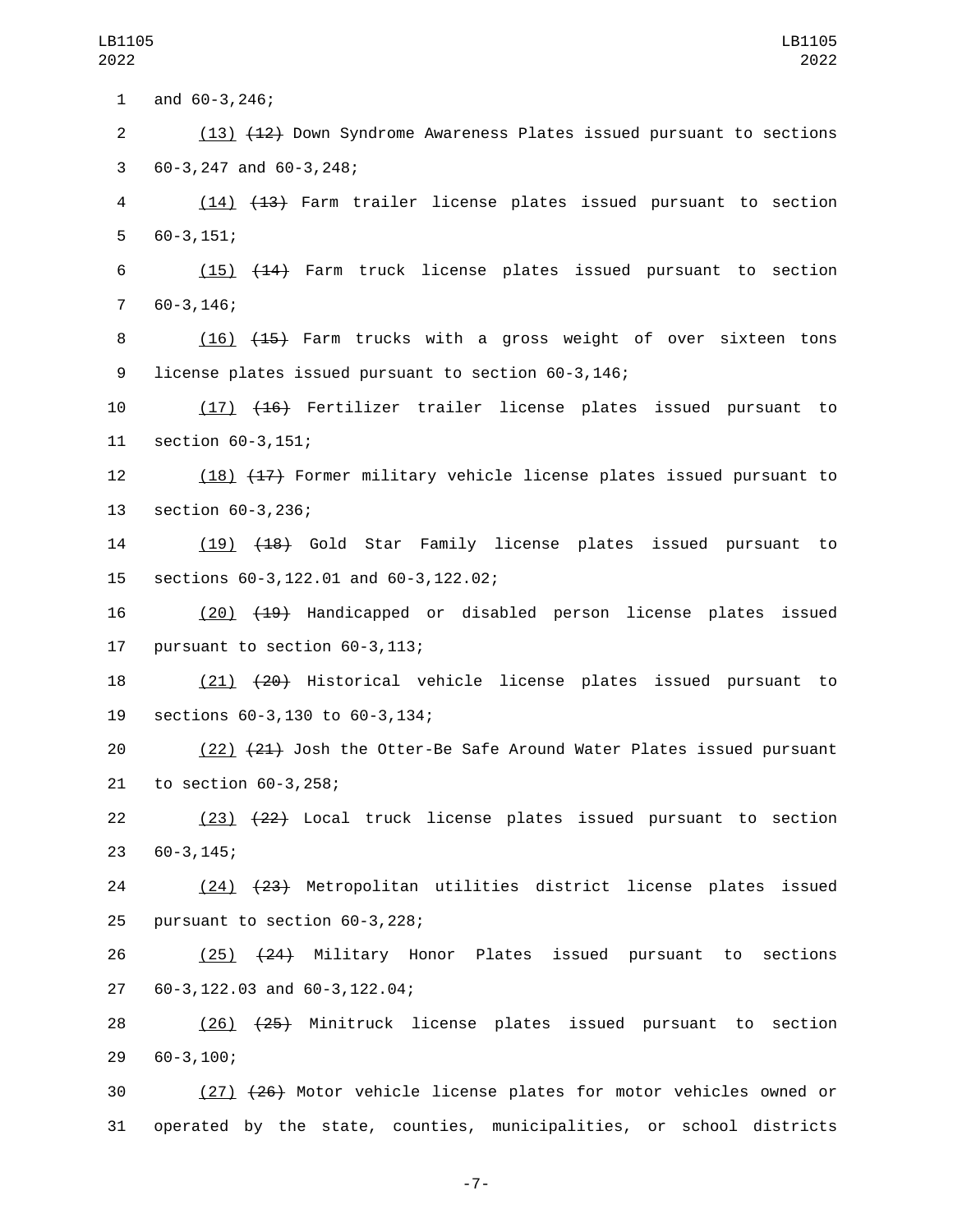1 issued pursuant to section 60-3,105;

2 (28) (27) Motor vehicles exempt pursuant to section 60-3,107;

3 (29) (28) Motorcycle license plates issued pursuant to section  $460-3,100;$ 

5 (30) (29) Mountain Lion Conservation Plates issued pursuant to 6 sections  $60-3,226$  and  $60-3,227$ ;

7 (31) (30) Native American Cultural Awareness and History Plates 8 issued pursuant to sections  $60-3,234$  and  $60-3,235$ ;

9 (32) (31) Nebraska Cornhusker Spirit Plates issued pursuant to 10 sections 60-3,127 to 60-3,129;

11 (33) (32) Nebraska History Plates issued pursuant to sections 60-3,255 and 60-3,256;12

13 (34) (33) Nebraska 150 Sesquicentennial Plates issued pursuant to sections 60-3,223 to 60-3,225;14

15 (35) (34) Nonresident owner thirty-day license plates issued 16 pursuant to section 60-382;

17 (36) (35) Passenger car having a seating capacity of ten persons or 18 less and not used for hire issued pursuant to section 60-3,143 other than 19 autocycles;

20 (37) (36) Passenger car having a seating capacity of ten persons or 21 less and used for hire issued pursuant to section 60-3,143 other than 22 autocycles;

23 (38) (37) Pearl Harbor license plates issued pursuant to section 60-3,122;24

25 (39) (38) Personal-use dealer license plates issued pursuant to 26 section 60-3,116;

 (40) (39) Personalized message license plates for motor vehicles, trailers, and semitrailers, except motor vehicles, trailers, and semitrailers registered under section 60-3,198, issued pursuant to sections 60-3,118 to 60-3,121;30

31 (41) (40) Pets for Vets Plates issued pursuant to sections 60-3,249

-8-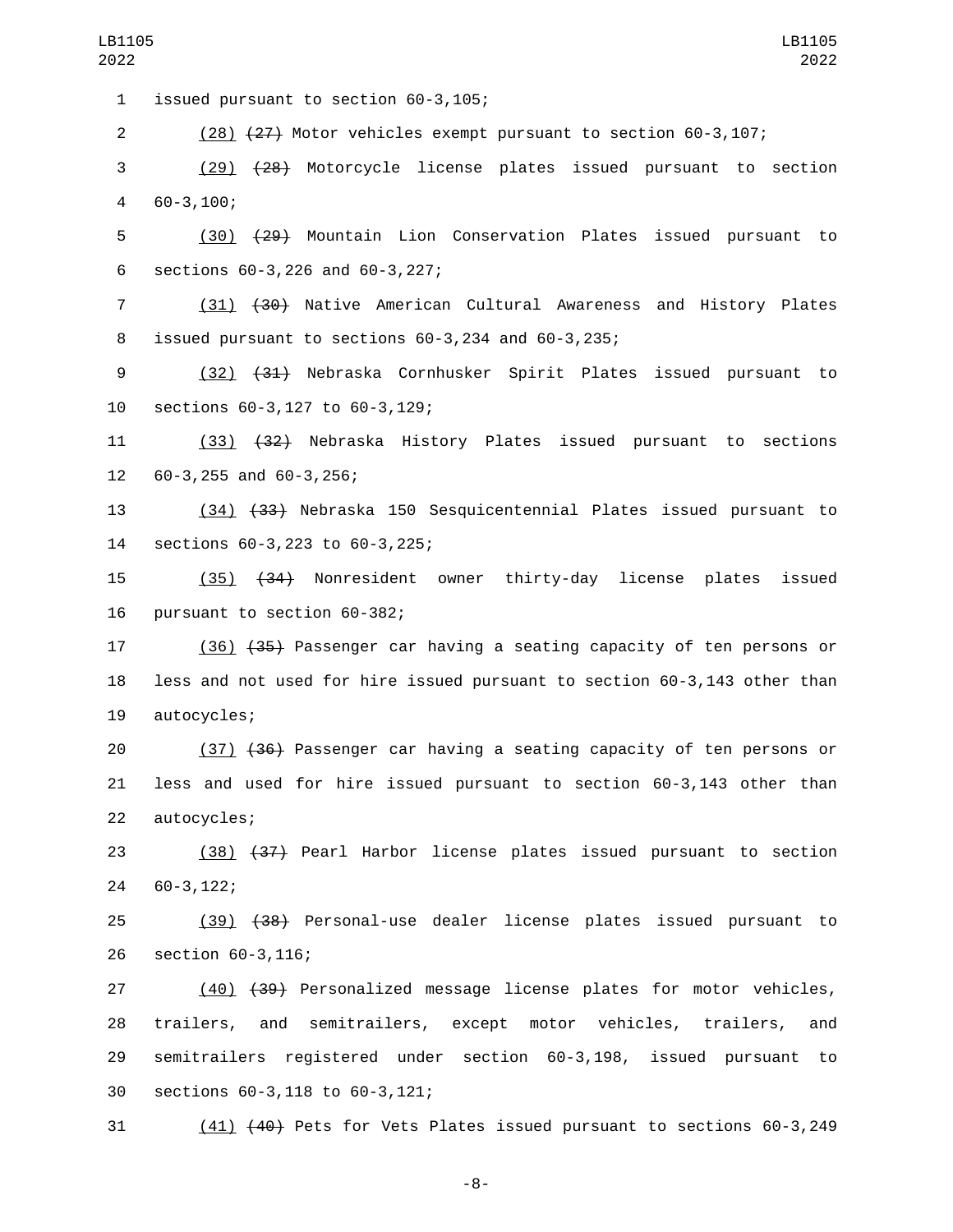1 and  $60-3,250$ ;

2 (42) (41) Prisoner-of-war license plates issued pursuant to section  $360-3,123;$ 

4 (43) (42) Prostate Cancer Awareness Plates issued pursuant to 5 section 60-3,240;

6 (44) (43) Public power district license plates issued pursuant to 7 section 60-3,228;

8 (45) (44) Purple Heart license plates issued pursuant to section  $960-3,125;$ 

10 (46) (45) Recreational vehicle license plates issued pursuant to 11 section 60-3,151;

12 (47) (46) Repossession license plates issued pursuant to section 13 60-375;

14 (48) (47) Sammy's Superheroes license plates for childhood cancer 15 awareness issued pursuant to section 60-3,242;

16 (49) (48) Special interest motor vehicle license plates issued 17 pursuant to section  $60-3, 135.01$ ;

18 (50) (49) Specialty license plates issued pursuant to sections 60-3,104.01 and 60-3,104.02;19

20 (51) (50) Support the Arts Plates issued pursuant to sections 21 60-3, 251 and 60-3, 252;

22 (52) (51) Support Our Troops Plates issued pursuant to sections 23 60-3, 243 and 60-3, 244;

24 (53) (52) The Good Life Is Outside Plates issued pursuant to sections 60-3,253 and 60-3,254;25

26 (54) (53) Trailer license plates issued for trailers owned or 27 operated by the state, counties, municipalities, or school districts 28 issued pursuant to section 60-3,106;

29 (55) (54) Trailer license plates issued for trailers owned or 30 operated by a metropolitan utilities district or public power district  $31$  pursuant to section  $60-3,228$ ;

-9-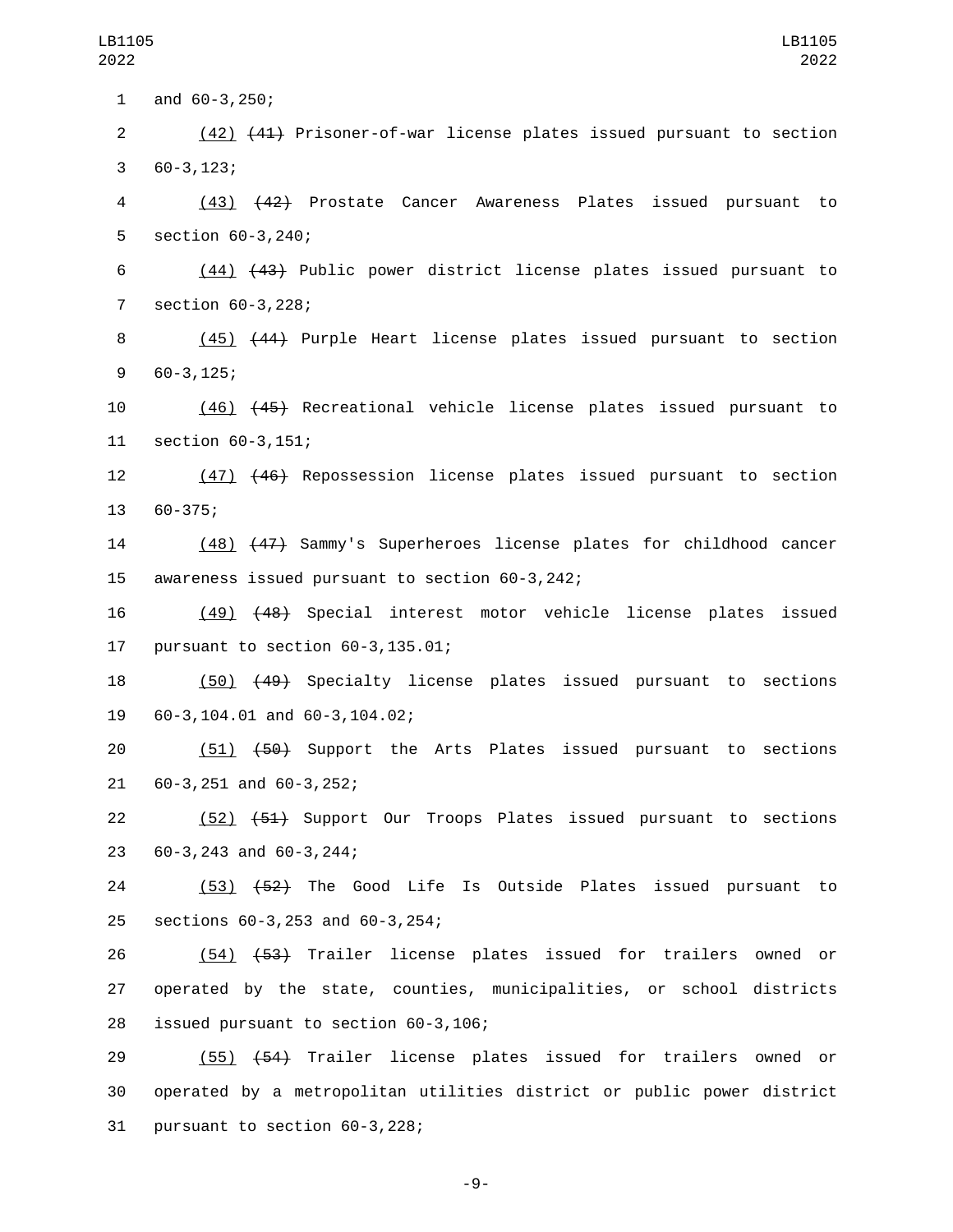(56) (55) Trailer license plates issued pursuant to section  $260-3,100;$ 

(57) (56) Trailers exempt pursuant to section 60-3,108;

 (58) (57) Transporter license plates issued pursuant to section 5 60-378;

 (59) (58) Trucks or combinations of trucks, truck-tractors, or trailers which are not for hire and engaged in soil and water conservation work and used for the purpose of transporting pipe and equipment exclusively used by such contractors for soil and water conservation construction license plates issued pursuant to section 11 60-3,149;

 (60) (59) Utility trailer license plates issued pursuant to section 13 60-3,151;

 (61) (60) Well-boring apparatus and well-servicing equipment license 15 plates issued pursuant to section 60-3,109; and

 (62) (61) Wildlife Conservation Plates issued pursuant to section 17 60-3,238.

 Sec. 6. Section 60-3,130.04, Reissue Revised Statutes of Nebraska, 19 is amended to read:

 60-3,130.04 (1) An owner of a historical vehicle eligible for registration under section 60-3,130 may use a license plate or plates designed by this state in the year corresponding to the model year when the vehicle was manufactured in lieu of the plates designed pursuant to section 60-3,130.03 subject to the approval of the department. The department shall inspect the plate or plates and may approve the plate or plates if it is determined that the model-year license plate or plates are legible and serviceable and that the license plate numbers do not conflict with or duplicate other numbers assigned and in use. An original-issued license plate or plates that have been restored to original condition may be used when approved by the department.

(2) The department may consult with a recognized car club in

-10-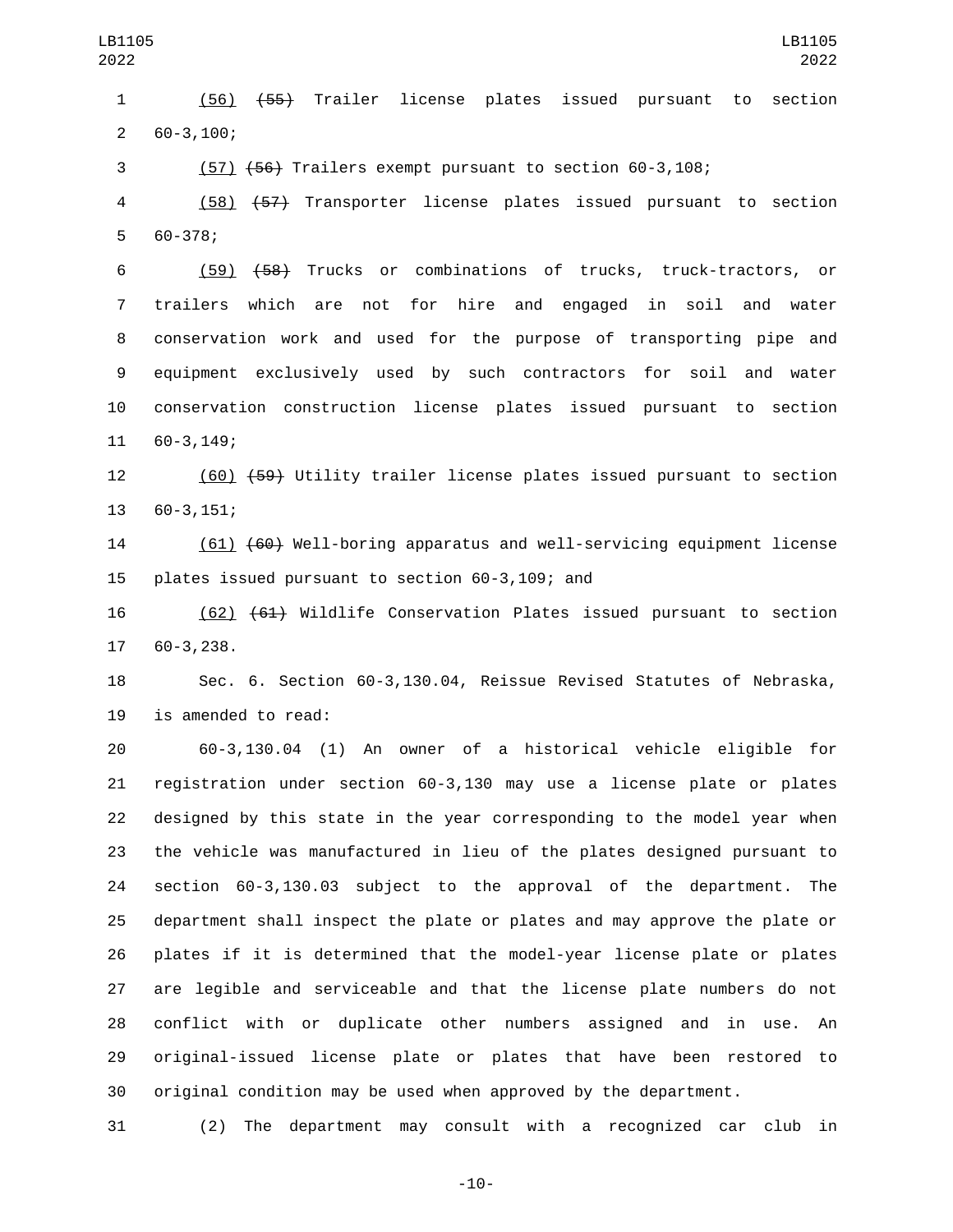determining whether the year of the license plate or plates to be used corresponds to the model year when the vehicle was manufactured.

 (3) If only one license plate is used on the vehicle, the license plate shall be placed on the rear of the vehicle. The owner of a historical vehicle may use only one plate on the vehicle even for years in which two license plates were issued for vehicles in general.

 (4) License plates used pursuant to this section corresponding to the year of manufacture of the vehicle shall not be personalized message license plates, Pearl Harbor license plates, prisoner-of-war license plates, disabled veteran license plates, Purple Heart license plates, amateur radio station license plates, Nebraska Cornhusker Spirit Plates, Nebraska History Plates, handicapped or disabled person license plates, specialty license plates, special interest motor vehicle license plates, Military Honor Plates, Nebraska 150 Sesquicentennial Plates, Autism Awareness Plates, Breast Cancer Awareness Plates, Prostate Cancer Awareness Plates, Mountain Lion Conservation Plates, Choose Life License Plates, Donate Life Plates, Down Syndrome Awareness Plates, Native American Cultural Awareness and History Plates, Sammy's Superheroes license plates for childhood cancer awareness, Wildlife Conservation Plates, Pets for Vets Plates, Support the Arts Plates, Support Our Troops Plates, The Good Life Is Outside Plates, or Josh the Otter-Be Safe Around 22 Water Plates.

23 Sec. 7. (1) The department shall design license plates to be known as Autism Awareness Plates. The design shall be selected in consultation with the Nebraska Autism Spectrum Disorders Network of the State Department of Education and shall promote awareness and acceptance of individuals living with autism spectrum disorders in Nebraska. Each design shall be selected on the basis of limiting the manufacturing cost 29 of each plate to an amount less than or equal to the amount charged for license plates pursuant to section 60-3,102. The department shall make applications available for this type of plate by January 1, 2024. The

-11-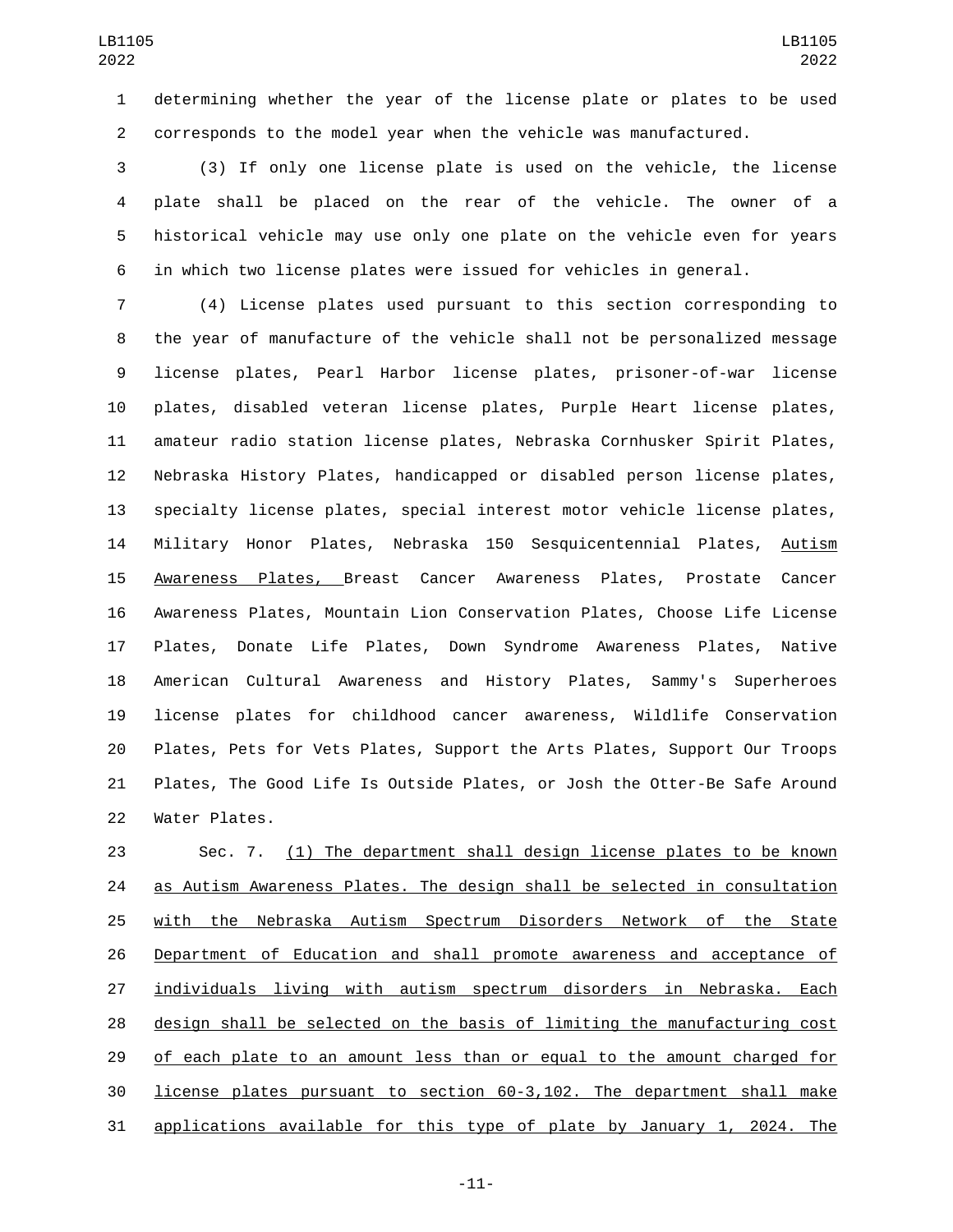department may adopt and promulgate rules and regulations to carry out 2 this section and section 8 of this act.

 (2) One type of Autism Awareness Plates shall be alphanumeric plates. The department shall: (a) Assign a designation up to five 5 characters; and (b) not use a county designation.

 (3) One type of Autism Awareness Plates shall be personalized message plates. Such plates shall be issued subject to the same conditions specified for personalized message license plates in section 60-3,118, except that a maximum of five characters may be used.

 (4) The department shall cease to issue Autism Awareness Plates beginning with the next license plate issuance cycle after the license plate issuance cycle that begins in 2024 pursuant to section 60-3,101 if the total number of registered vehicles that obtained such plates is less than five hundred per year within any prior consecutive two-year period.

 Sec. 8. (1) Beginning January 1, 2024, a person may apply to the department for Autism Awareness Plates in lieu of regular license plates on an application prescribed and provided by the department for any motor vehicle, trailer, or semitrailer, except for a motor vehicle, trailer, or semitrailer registered under section 60-3,198. An applicant receiving Autism Awareness Plates for a farm truck with a gross weight of over sixteen tons or a commercial truck or truck-tractor with a gross weight of five tons or over shall affix the appropriate tonnage decal to the plate. The department shall make forms available for such applications 24 through the county treasurers. The license plates shall be issued upon payment of the license fee described in subsection (2) of this section.

 (2)(a) In addition to all other fees required for registration under the Motor Vehicle Registration Act, each application for initial issuance or renewal of alphanumeric Autism Awareness Plates shall be accompanied by a fee of five dollars. County treasurers collecting fees pursuant to this subdivision shall remit such fees to the State Treasurer. The State Treasurer shall credit five dollars of the fee to the State Department of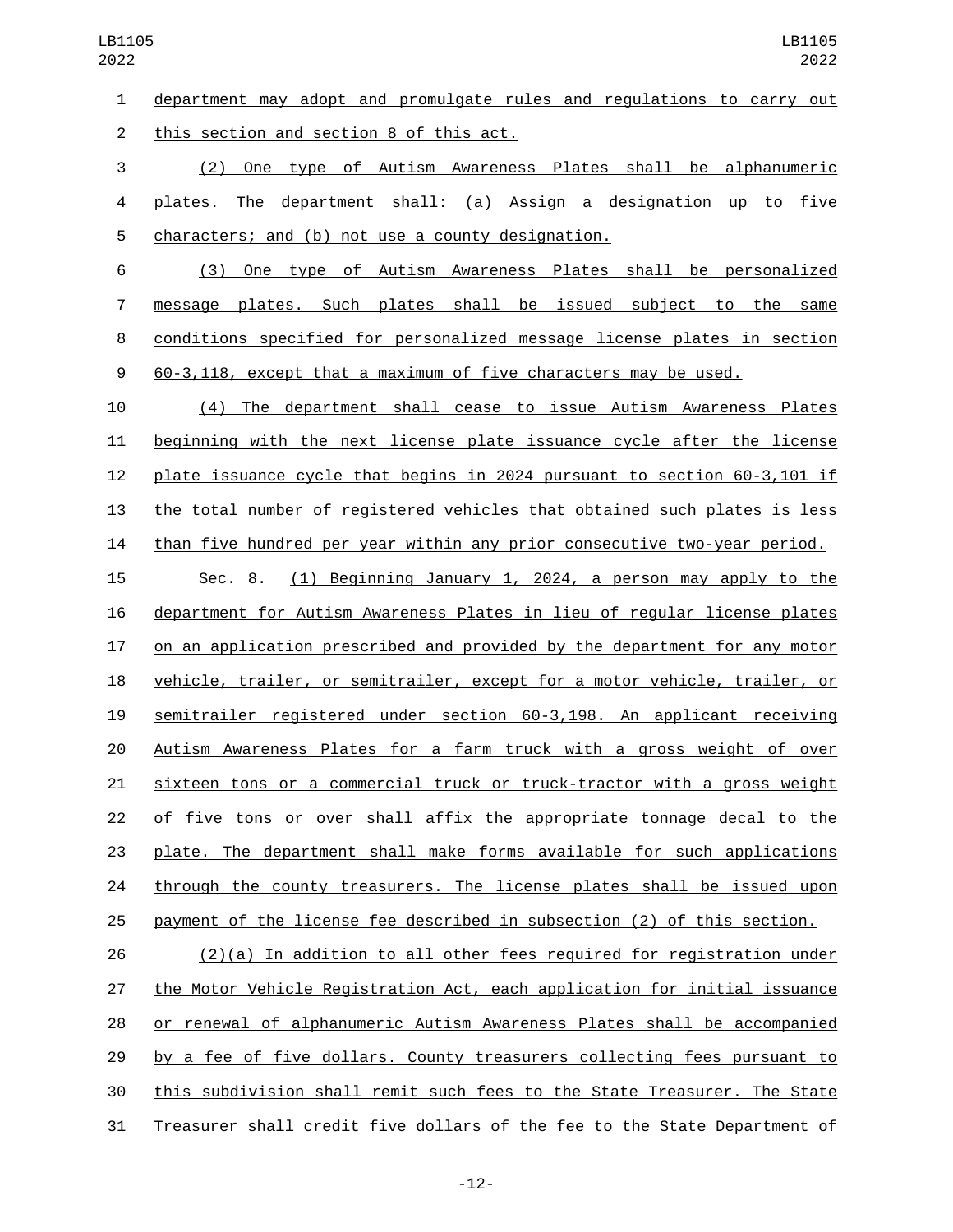1 Education Autism Spectrum Disorder Cash Fund.

 (b) In addition to all other fees required for registration under the Motor Vehicle Registration Act, each application for initial issuance or renewal of personalized message Autism Awareness Plates shall be accompanied by a fee of forty dollars. County treasurers collecting fees pursuant to this subdivision shall remit such fees to the State Treasurer. The State Treasurer shall credit twenty-five percent of the fee for initial issuance and renewal of such plates to the Department of Motor Vehicles Cash Fund and seventy-five percent of the fee to the State Department of Education Autism Spectrum Disorder Cash Fund.

 (3)(a) When the department receives an application for Autism Awareness Plates, the department may deliver the plates and registration certificate to the applicant by United States mail or to the county treasurer of the county in which the motor vehicle, trailer, or semitrailer is registered and the delivery of the plates and registration certificate shall be made through a secure process and system. Beginning on an implementation date designated by the director on or before January 1, 2024, if delivery of the plates and registration certificate is made by the department to the applicant, the department may charge a postage and handling fee in an amount not more than necessary to recover the cost of postage and handling for the specific items mailed to the registrant. The department shall remit the fee to the State Treasurer for credit to the Department of Motor Vehicles Cash Fund. The county treasurer or the department shall issue Autism Awareness Plates in lieu of regular license plates when the applicant complies with the other provisions of the Motor Vehicle Registration Act for registration of the motor vehicle, trailer, or semitrailer. If Autism Awareness Plates are lost, stolen, or mutilated, the licensee shall be issued replacement license plates upon 29 request pursuant to section 60-3,157.

 (b) The county treasurer or the department may issue temporary license stickers to the applicant under this section for the applicant to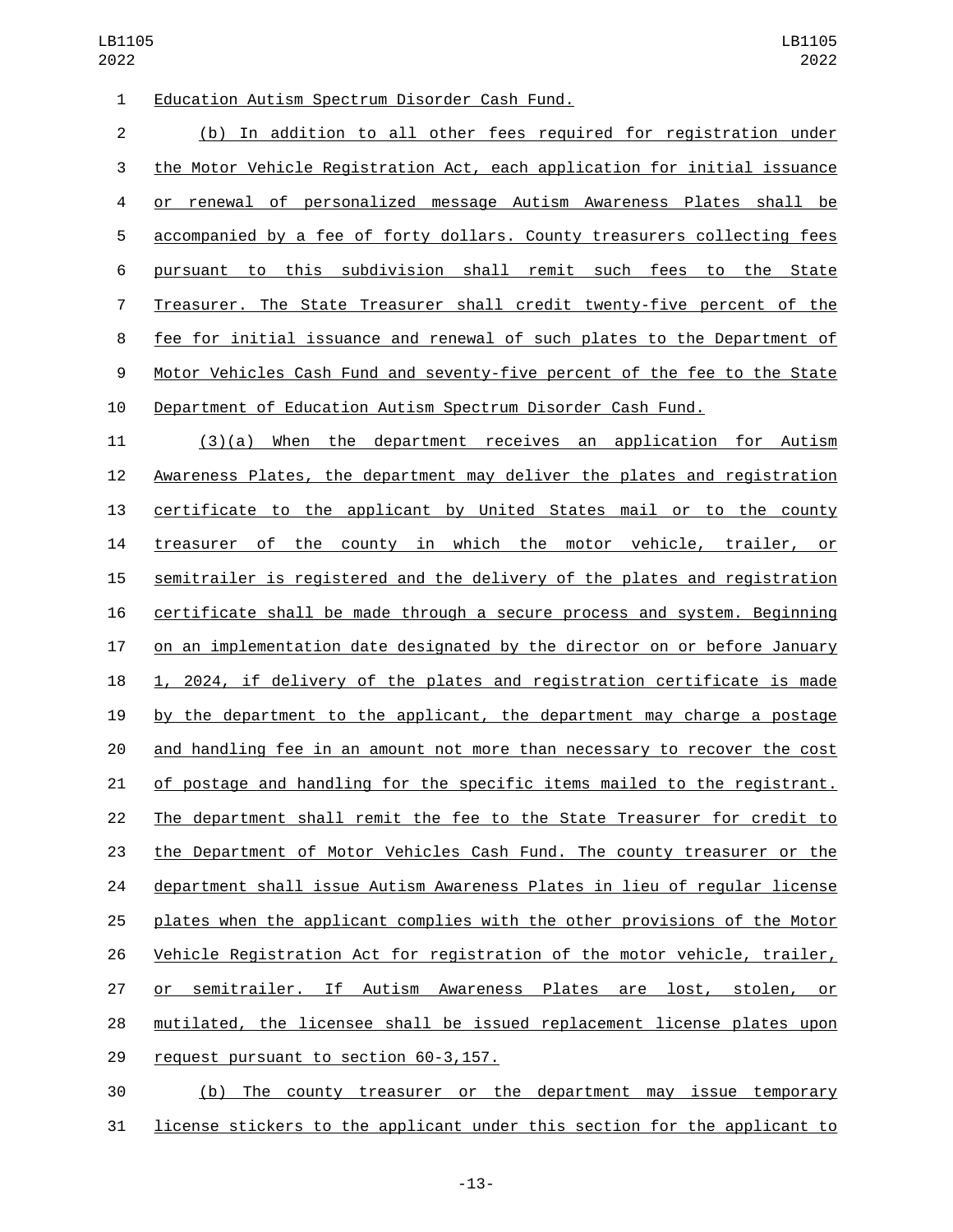lawfully operate the vehicle pending receipt of the license plates. No charge in addition to the registration fee shall be made for the issuance of a temporary license sticker under this subdivision. The department shall furnish temporary license stickers for issuance by the county treasurer at no cost to the counties. The department may adopt and promulgate rules and regulations regarding the design and issuance of 7 temporary license stickers.

 (4) The owner of a motor vehicle, trailer, or semitrailer bearing Autism Awareness Plates may apply to the county treasurer to have such plates transferred to a motor vehicle or trailer other than the motor vehicle or trailer for which such plates were originally purchased if such motor vehicle or trailer is owned by the owner of the plates. The owner may have the unused portion of the fee for the plates credited to the other motor vehicle or trailer which will bear the plates at the rate of eight and one-third percent per month for each full month left in the registration period. Application for such transfer shall be accompanied by a fee of three dollars. Fees collected pursuant to this subsection shall be remitted to the State Treasurer for credit to the Department of 19 Motor Vehicles Cash Fund.

 (5) If the cost of manufacturing Autism Awareness Plates at any time exceeds the amount charged for license plates pursuant to section 60-3,102, any money to be credited to the State Department of Education Autism Spectrum Disorder Cash Fund shall instead be credited first to the 24 Highway Trust Fund in an amount equal to the difference between the manufacturing costs of Autism Awareness Plates and the amount charged pursuant to section 60-3,102 with respect to such plates and the remainder shall be credited to the State Department of Education Autism 28 Spectrum Disorder Cash Fund.

 Sec. 9. The State Department of Education Autism Spectrum Disorder Cash Fund is created. The fund shall consist of money credited to the fund under section 8 of this act and any other gifts, bequests, grants,